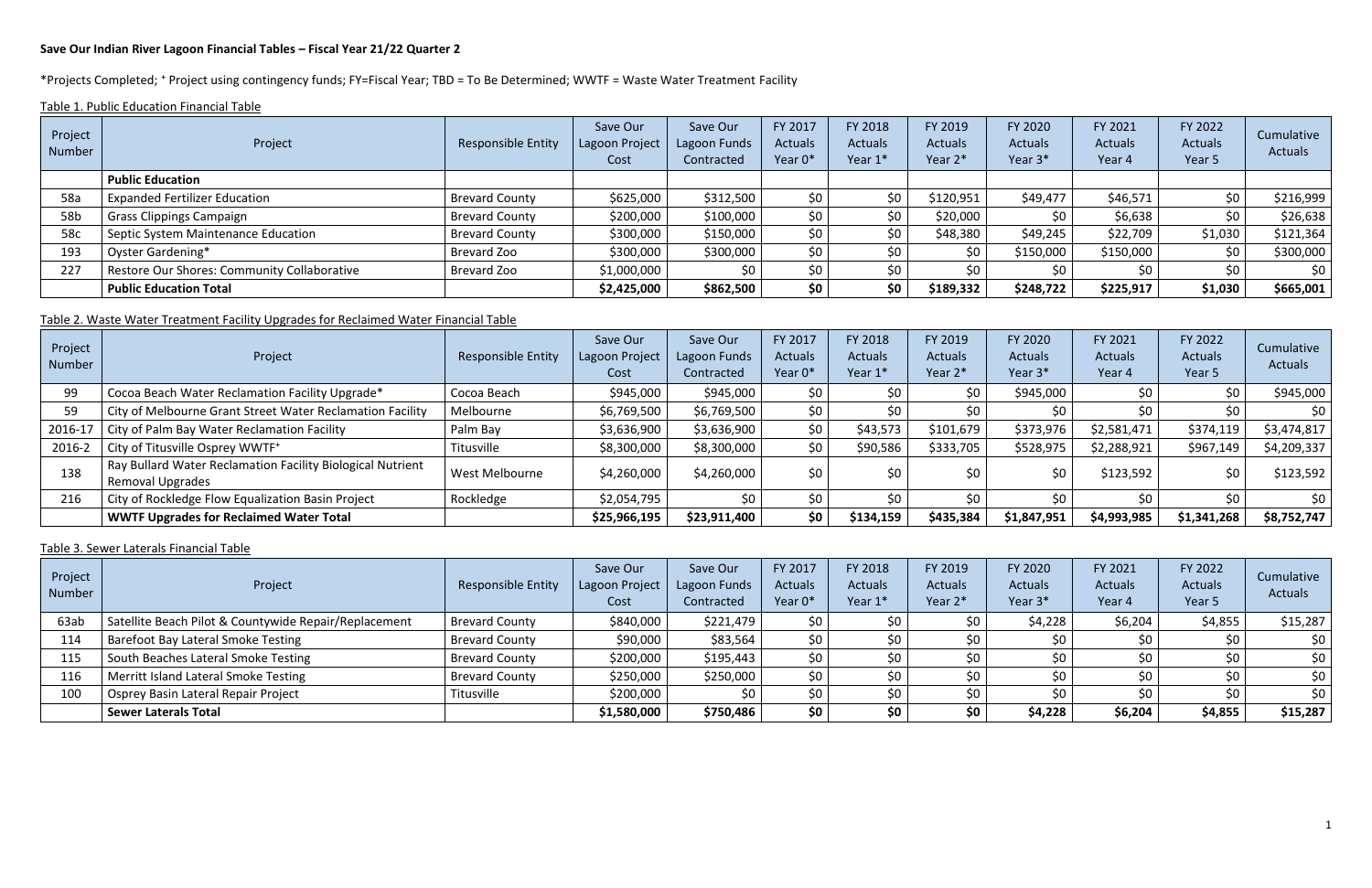### Table 4. Rapid Infiltration Basin/Sprayfield Upgrades Financial Table

| Project<br>Number | Project                                                   | Responsible Entity    | Save Our<br>Lagoon Project<br>Cost | Save Our<br>Lagoon Funds<br>Contracted | FY 2017<br><b>Actuals</b><br>Year 0* | FY 2018<br><b>Actuals</b><br>Year 1* | FY 2019<br><b>Actuals</b><br>Year 2* | FY 2020<br><b>Actuals</b><br>Year 3* | FY 2021<br><b>Actuals</b><br>Year 4 | FY 2022<br><b>Actuals</b><br>Year 5 | Cumulative<br><b>Actuals</b> |
|-------------------|-----------------------------------------------------------|-----------------------|------------------------------------|----------------------------------------|--------------------------------------|--------------------------------------|--------------------------------------|--------------------------------------|-------------------------------------|-------------------------------------|------------------------------|
|                   | Long Point Park Upgrade*                                  | <b>Brevard County</b> | \$22,207                           | \$22,207                               | \$22,086                             | \$120                                | \$0                                  |                                      |                                     |                                     | \$22,207                     |
| 196               | Sterling House Condominium Sprayfield                     | Property Owner        | \$60,000                           |                                        | \$0                                  | \$0                                  | \$0                                  |                                      |                                     | \$0.                                | \$0                          |
|                   | <b>Rapid Infiltration Basin/Sprayfield Upgrades Total</b> |                       | \$82,207                           | \$22,207                               | \$22,086                             | \$120                                | \$0                                  | ςu                                   | \$0                                 | \$0                                 | \$22,207                     |

## Table 5. Package Plant Connection Financial Table

| Project<br>Number | Project                                               | <b>Responsible Entity</b> | Save Our<br>Lagoon Project<br>Cost | Save Our<br>Lagoon Funds<br>Contracted | FY 2017<br><b>Actuals</b><br>Year 0* | FY 2018<br><b>Actuals</b><br>Year 1* | FY 2019<br><b>Actuals</b><br>Year 2* | FY 2020<br><b>Actuals</b><br>Year 3* | FY 2021<br><b>Actuals</b><br>Year 4 | FY 2022<br><b>Actuals</b><br>Year 5 | Cumulative<br>Actuals |
|-------------------|-------------------------------------------------------|---------------------------|------------------------------------|----------------------------------------|--------------------------------------|--------------------------------------|--------------------------------------|--------------------------------------|-------------------------------------|-------------------------------------|-----------------------|
| 192               | Oak Point Wastewater Treatment Facility Improvements  | <b>Property Owner</b>     | \$279,000                          | \$279,000∣                             | \$0                                  | \$0                                  | ל∩                                   | ¢η                                   | \$11,403                            | \$59,693                            | \$71,096              |
| 202               | <b>Merritt Island Utility Company</b>                 | <b>Property Owner</b>     | \$1,349,445                        | ¢∩                                     | \$0                                  | \$0 <sub>1</sub>                     | ¢∩                                   | ¢∩                                   | \$0                                 | SO.                                 | \$0                   |
| 228               | Indian River Shores Trailer Park Wastewater Treatment | <b>Property Owner</b>     | \$528,627                          |                                        | \$0                                  | \$0                                  | ¢∩                                   | ¢Λ                                   | ל∩                                  |                                     | \$0                   |
|                   | <b>Package Plant Connection Total</b>                 |                           | \$2,157,072                        | \$279,000                              | \$0                                  | \$0                                  | \$0                                  |                                      | \$11,403                            | \$59,693                            | \$71,096              |

## Table 6. Septic System Removal by Sewer Extension Financial Table

| Project<br><b>Number</b> | Project                                     | <b>Responsible Entity</b> | Save Our<br>Lagoon Project<br>Cost | Save Our<br>Lagoon Funds<br>Contracted | FY 2017<br><b>Actuals</b><br>Year 0* | FY 2018<br><b>Actuals</b><br>Year 1* | FY 2019<br>Actuals<br>Year 2* | FY 2020<br>Actuals<br>Year 3* | FY 2021<br><b>Actuals</b><br>Year 4 | FY 2022<br>Actuals<br>Year 5 | Cumulative<br>Actuals |
|--------------------------|---------------------------------------------|---------------------------|------------------------------------|----------------------------------------|--------------------------------------|--------------------------------------|-------------------------------|-------------------------------|-------------------------------------|------------------------------|-----------------------|
| 2016-27                  | Sharpes - Zone A                            | <b>Brevard County</b>     | \$7,872,000                        | \$529,305                              | \$0                                  | \$0\$                                | \$0                           | \$0                           | \$0                                 | \$18,763                     | \$18,763              |
| 2016-29                  | South Banana - Zone B                       | <b>Brevard County</b>     | \$1,372,500                        | \$98,581                               | \$0                                  | \$0                                  | \$0                           | \$0                           | \$0                                 | \$2,755                      | \$2,755               |
| 2016-35                  | South Beaches - Zone A                      | <b>Brevard County</b>     | \$1,959,000                        | \$259,160                              | \$0                                  | \$0\$                                | \$0                           | \$18,000                      | \$0\$                               | \$0                          | \$18,000              |
| 2016-36                  | South Beaches - Zone O                      | <b>Brevard County</b>     | \$133,488                          | \$133,488                              | \$0                                  | \$0                                  | \$0                           | \$0                           | \$16,855                            | \$620                        | \$17,475              |
| 2016-37                  | South Beaches - Zone P                      | <b>Brevard County</b>     | \$300,348                          | \$500,580                              | \$0                                  | \$0                                  | \$0                           | \$0                           | \$65,931                            | \$12,303                     | \$78,234              |
| 2016-50                  | South Central - Zone C                      | <b>Brevard County</b>     | \$6,600,000                        | \$6,600,000                            | \$0                                  | \$47,592                             | \$142,218                     | \$13,565                      | \$109,557                           | \$916,323                    | \$1,229,255           |
| $\overline{3}$           | Micco Sewer Line Extension (Phase I and II) | <b>Brevard County</b>     | \$2,239,500                        | \$2,239,500                            | \$22,620                             | \$128,500                            | \$20,115                      | \$30,446                      | \$39,290                            | \$6,114                      | \$247,085             |
| 47                       | Sykes Creek - Zone N                        | <b>Brevard County</b>     | \$4,176,000                        | \$2,603,016                            | \$0                                  | \$29,462                             | \$32,911                      | \$8,477                       | \$131,852                           | \$10,022                     | \$212,724             |
| 48                       | Sykes Creek - Zone M                        | <b>Brevard County</b>     | \$2,697,000                        | \$1,868,832                            | \$0                                  | \$22,400                             | \$53,600                      | \$11,200                      | \$9,586                             | \$422,073                    | \$518,859             |
| 49                       | Sykes Creek - Zone T                        | <b>Brevard County</b>     | \$5,040,000                        | \$4,939,056                            | \$0                                  | \$26,000                             | \$97,500                      | \$16,700                      | \$4,564                             | \$50,316                     | \$195,080             |
| 136                      | Micco - Zone B                              | <b>Brevard County</b>     | \$9,000,000                        | \$2,248,125                            | \$0                                  | \$0                                  | \$0                           | \$0                           | \$0                                 | \$62,357                     | \$62,357              |
| 145                      | Merritt Island - Zone F                     | <b>Brevard County</b>     | \$1,100,000                        | \$170,713                              | \$0                                  | \$0                                  | \$0                           | \$0                           | \$0                                 | \$7,132                      | \$7,132               |
| 146                      | Merritt Island - Zone C                     | <b>Brevard County</b>     | \$1,580,000                        | \$204,375                              | \$0                                  | \$0                                  | \$0                           | \$0                           | \$0                                 | \$8,848                      | \$8,848               |
| 147                      | Sykes Creek - Zone R                        | <b>Brevard County</b>     | \$4,387,500                        | \$449,625                              | \$0                                  | \$0                                  | \$0                           | \$0                           | \$0                                 | \$10,007                     | \$10,007              |
| 148                      | North Merritt Island - Zone E               | <b>Brevard County</b>     | \$3,811,500                        | \$554,917                              | \$0                                  | \$0\$                                | \$0                           | \$0                           | \$0                                 | \$19,478                     | \$19,478              |
| 150                      | South Central - Zone D (Brevard County)     | <b>Brevard County</b>     | \$4,774,500                        | \$651,403                              | \$0                                  | \$0                                  | \$0                           | \$0                           | \$0\$                               | \$0                          | \$0                   |
| 151                      | Merritt Island - Zone G                     | <b>Brevard County</b>     | \$16,617,000                       | \$2,755,456                            | \$0                                  | \$0                                  | \$0                           | \$0                           | \$0                                 | \$80,517                     | \$80,517              |
| 152                      | Sharpes - Zone B                            | <b>Brevard County</b>     | \$4,038,000                        | \$387,019                              | \$0                                  | \$0                                  | \$0                           | \$0                           | \$0                                 | \$15,970                     | \$15,970              |
| 153                      | Cocoa - Zone C                              | <b>Brevard County</b>     | \$800,000                          | \$776,884                              | \$0                                  | \$0                                  | \$0                           | \$0                           | \$0                                 | \$24,175                     | \$24,175              |
| 203                      | South Central - Zone A                      | <b>Brevard County</b>     | \$5,482,500                        | \$707,437                              | \$0                                  | \$0                                  | \$0                           | \$0                           | \$0                                 | \$0                          | \$0                   |
| 2016-31/32               | City of Cocoa - Zones J & K                 | Cocoa                     | \$5,622,000                        | \$0\$                                  | \$0                                  | \$0                                  | \$0                           | \$0                           | \$0                                 | \$0                          | \$0                   |
| 2016-28                  | South Central - Zone D (Melbourne)          | Melbourne                 | \$265,500                          | \$0\$                                  | \$0                                  | \$0                                  | \$0                           | \$0                           | \$0                                 | \$0\$                        | \$0\$                 |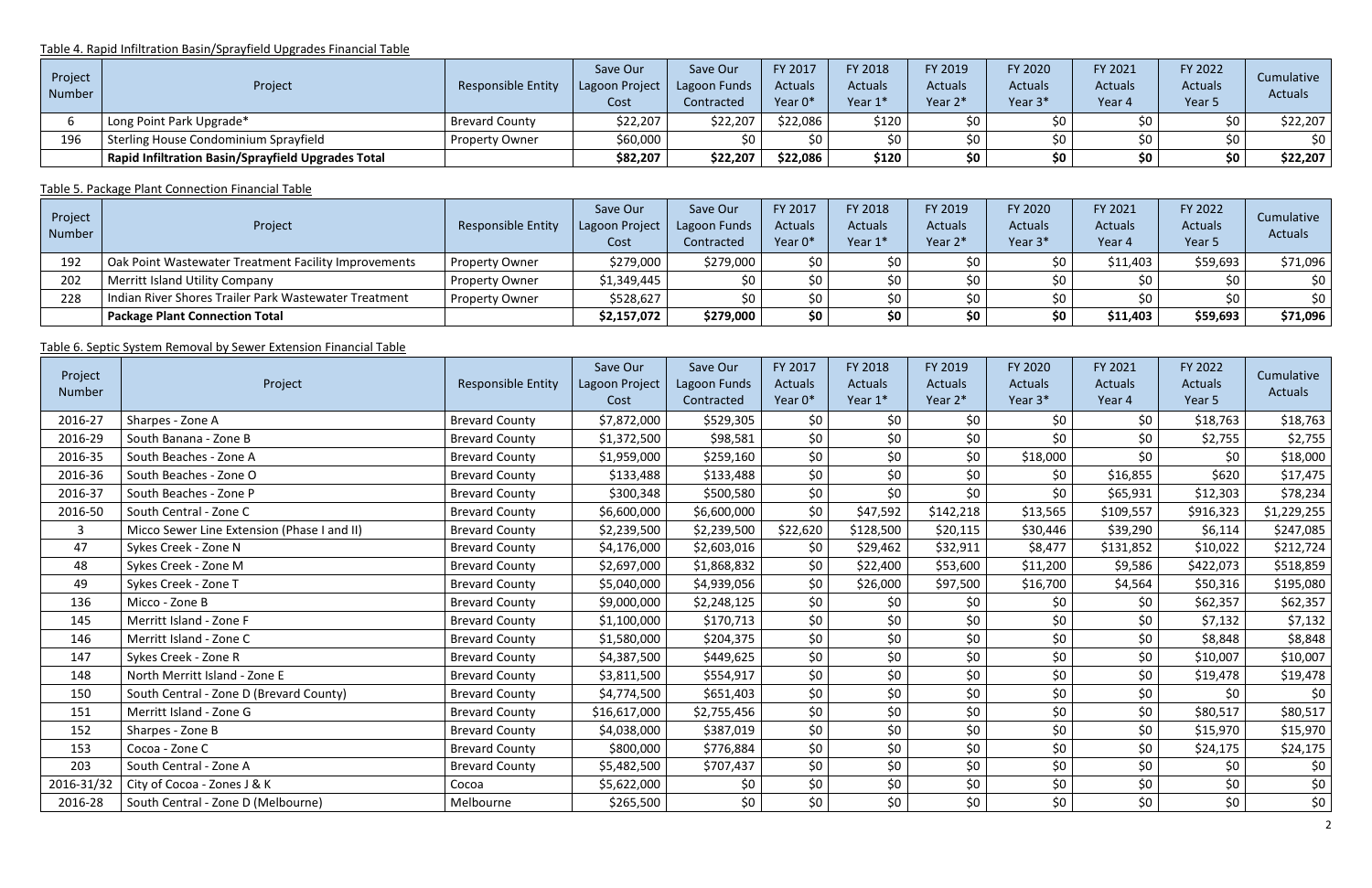| Project<br><b>Number</b> | Project                                          | <b>Responsible Entity</b>                 | Save Our<br>Lagoon Project<br>Cost | Save Our<br>Lagoon Funds<br>Contracted | FY 2017<br><b>Actuals</b><br>Year 0* | FY 2018<br><b>Actuals</b><br>Year 1* | FY 2019<br><b>Actuals</b><br>Year 2* | FY 2020<br><b>Actuals</b><br>Year 3* | FY 2021<br>Actuals<br>Year 4 | FY 2022<br><b>Actuals</b><br>Year 5 | Cumulative<br>Actuals |
|--------------------------|--------------------------------------------------|-------------------------------------------|------------------------------------|----------------------------------------|--------------------------------------|--------------------------------------|--------------------------------------|--------------------------------------|------------------------------|-------------------------------------|-----------------------|
| 2016-33                  | City of Melbourne                                | Melbourne                                 | \$867,672                          | \$0                                    | \$0                                  | \$0                                  | \$0                                  | \$0                                  | \$0                          | \$0                                 | \$0                   |
| 2020-34                  | South Central - Zone F/Pineapple Avenue          | Melbourne                                 | \$1,701,972                        | \$1,701,972                            | \$0                                  | \$0                                  | \$0                                  | \$0                                  | \$0                          | \$87,322                            | \$87,322              |
| 4                        | <b>Hoag Sewer Conversion</b>                     | Melbourne                                 | \$86,031                           | \$86,031                               | \$0\$                                | \$0                                  | \$13,520                             | \$0                                  | \$12,575                     | \$0                                 | \$26,095              |
| 5                        | Pennwood Sewer Conversion <sup>+</sup>           | Melbourne                                 | \$40,632                           | \$40,632                               | \$0                                  | \$0                                  | \$17,074                             | \$0                                  | \$0                          | \$0                                 | \$17,074              |
| 61                       | Riverside Drive Septic-to-Sewer Conversion       | Melbourne                                 | \$262,044                          | \$262,044                              | \$0                                  | \$0                                  | \$0                                  | \$0                                  | \$0                          | \$0\$                               | \$0                   |
| 62                       | Roxy Avenue Septic-to-Sewer Conversion           | Melbourne                                 | \$88,944                           | \$88,944                               | \$0                                  | \$0                                  | \$0                                  | \$0                                  | \$39,495                     | \$0                                 | \$39,495              |
| 189                      | Avendia del Rio Septic to Sewer                  | Melbourne                                 | \$70,000                           | \$0                                    | \$0                                  | \$0                                  | \$0                                  | \$0                                  | \$0                          | \$0\$                               | \$0                   |
| 190                      | <b>Bowers Septic to Sewer</b>                    | Melbourne                                 | \$147,000                          | \$0\$                                  | \$0                                  | \$0                                  | \$0                                  | \$0                                  | \$0\$                        | \$0\$                               | \$0                   |
| 191                      | Kent and Villa Espana Septic to Sewer Conversion | Melbourne                                 | \$710,000                          | \$0                                    | \$0                                  | \$0\$                                | \$0                                  | \$0                                  | \$0\$                        | \$0                                 | \$0\$                 |
| $\overline{2}$           | Merritt Island Septic Phase Out Project**        | Merritt Island<br>Redevelopment<br>Agency | \$320,000                          | \$320,000                              | \$128,875                            | \$0                                  | \$0                                  | \$134,517                            | \$56,608                     | \$0                                 | \$320,000             |
| 2016-39                  | City of Palm Bay - Zone A                        | Palm Bay                                  | \$2,569,644                        | \$0                                    | \$0                                  | \$0                                  | \$0                                  | \$0                                  | \$0                          | \$0                                 | \$0                   |
| 2016-46                  | City of Palm Bay - Zone B                        | Palm Bay                                  | \$8,309,628                        | \$0\$                                  | \$0                                  | \$0\$                                | \$0                                  | \$0                                  | \$0                          | \$0\$                               | \$0                   |
| 2016-30                  | City of Rockledge                                | Rockledge                                 | \$500,580                          | \$0\$                                  | \$0                                  | \$0                                  | \$0                                  | \$0                                  | \$0                          | \$0\$                               | \$0                   |
| 2016-40                  | Rockledge - Zone B                               | Rockledge                                 | \$5,339,520                        | \$0\$                                  | \$0                                  | \$0                                  | \$0                                  | \$0                                  | \$0\$                        | \$0                                 | \$0                   |
| 1                        | Breeze Swept Septic to Sewer Connection*         | Rockledge                                 | \$880,530                          | \$880,530                              | \$0                                  | \$880,530                            | \$0                                  | \$0                                  | \$0                          | \$0\$                               | \$880,530             |
| 2016-38                  | City of Titusville - Zone H                      | Titusville                                | \$1,168,020                        | \$0                                    | \$0                                  | \$0                                  | \$0                                  | \$0                                  | \$0\$                        | \$0\$                               | \$0                   |
| 109                      | City of Titusville - Zones A-G                   | Titusville                                | \$1,201,392                        | \$943,110                              | \$0\$                                | \$0                                  | \$0                                  | \$0                                  | \$86,860                     | \$0\$                               | \$86,860              |
| 60                       | Sylvan Estates Septic-to-Sewer Conversion*       | West Melbourne                            | \$1,561,215                        | \$1,561,215                            | \$0                                  | \$19,116                             | \$86,928                             | \$658,513                            | \$796,657                    | \$0                                 | \$1,561,215           |
| 224                      | Lake Ashley Circle                               | West Melbourne                            | \$1,704,000                        | \$0                                    | \$0                                  | \$0\$                                | \$0                                  | \$0                                  | \$0                          | \$0\$                               | \$0                   |
| 225                      | Dundee Circle and Manor Place                    | West Melbourne                            | \$2,248,500                        | \$0                                    | \$0                                  | \$0                                  | \$0                                  | \$0                                  | \$0                          | \$0                                 | \$0                   |
|                          | Septic System Removal by Sewer Extension Total   |                                           | \$119,645,660                      | \$34,561,950                           | \$151,495                            | \$1,153,600                          | \$463,866                            | \$891,419                            | \$1,369,831                  | \$1,755,096                         | \$5,785,306           |

Table 7. Septic System Removal by Sewer Connection Financial Table

| Project<br>Number | Project                                                      | <b>Responsible Entity</b> | Save Our<br>Lagoon Project<br>Cost | Save Our<br>Lagoon Funds<br>Contracted | FY 2017<br><b>Actuals</b><br>Year 0* | FY 2018<br><b>Actuals</b><br>Year 1* | FY 2019<br>Actuals<br>Year 2* | FY 2020<br><b>Actuals</b><br>Year 3* | FY 2021<br>Actuals<br>Year 4 | FY 2022<br><b>Actuals</b><br>Year 5 | Cumulative<br>Actuals |
|-------------------|--------------------------------------------------------------|---------------------------|------------------------------------|----------------------------------------|--------------------------------------|--------------------------------------|-------------------------------|--------------------------------------|------------------------------|-------------------------------------|-----------------------|
|                   | 2016-16   Banana Septic System 144 Quick Connections         | <b>Property Owners</b>    | \$1,905,729                        | \$36,000                               | 50 <sub>1</sub>                      | ςU                                   | \$0                           |                                      | \$21,729                     | \$5,109                             | \$26,838              |
| $2016 - 18$       | North IRL Septic System 463 Quick Connections                | <b>Property Owners</b>    | \$6,018,000                        | \$566,120                              | \$0                                  | ςU                                   | \$0                           |                                      | \$534,000                    | \$32,120                            | \$566,120             |
| 2016-19           | Central IRL Septic System 269 Quick Connections              | <b>Property Owners</b>    | \$3,354,000                        | \$12,000                               | \$0                                  | \$0                                  | \$0                           |                                      | \$0                          | \$9,000                             | \$9,000               |
| 222               | Hedgecock/Grabowsky & Desoto Fields                          | Satellite Beach           | \$39,447                           |                                        | \$0                                  | \$0                                  | \$0                           |                                      |                              |                                     | \$0                   |
|                   | <sup>'</sup> Septic System Removal by Sewer Connection Total |                           | \$11,317,176                       | \$614,120                              | \$0                                  | \$0                                  | \$0                           |                                      | \$555,729                    | \$46,228                            | \$601,957             |

Table 8. Septic System Upgrades Financial Table

| Project<br>Number | Project                                        | <b>Responsible Entity</b> | Save Our<br>Lagoon Project<br>Cost | Save Our<br>Lagoon Funds<br>Contracted | FY 2017<br><b>Actuals</b><br>Year 0* | FY 2018<br><b>Actuals</b><br>Year 1* | FY 2019<br><b>Actuals</b><br>Year 2* | FY 2020<br>Actuals<br>Year 3* | FY 2021<br><b>Actuals</b><br>Year 4 | FY 2022<br><b>Actuals</b><br>Year <sub>5</sub> | Cumulative  <br>Actuals |
|-------------------|------------------------------------------------|---------------------------|------------------------------------|----------------------------------------|--------------------------------------|--------------------------------------|--------------------------------------|-------------------------------|-------------------------------------|------------------------------------------------|-------------------------|
|                   | Banana River Lagoon 100 Septic System Upgrades | <b>Private Citizens</b>   | \$1,800,000                        | \$54,000                               | \$0                                  | \$0                                  | \$0                                  | ¢∩                            | ¢∩                                  | \$36,000                                       | \$36,000                |
|                   | North IRL 586 Septic System Upgrades           | <b>Private Citizens</b>   | \$10,548,000                       | \$397,897                              | \$0                                  | \$0                                  | \$0                                  | \$176,100                     | \$108,000                           | \$113,797                                      | \$397,897               |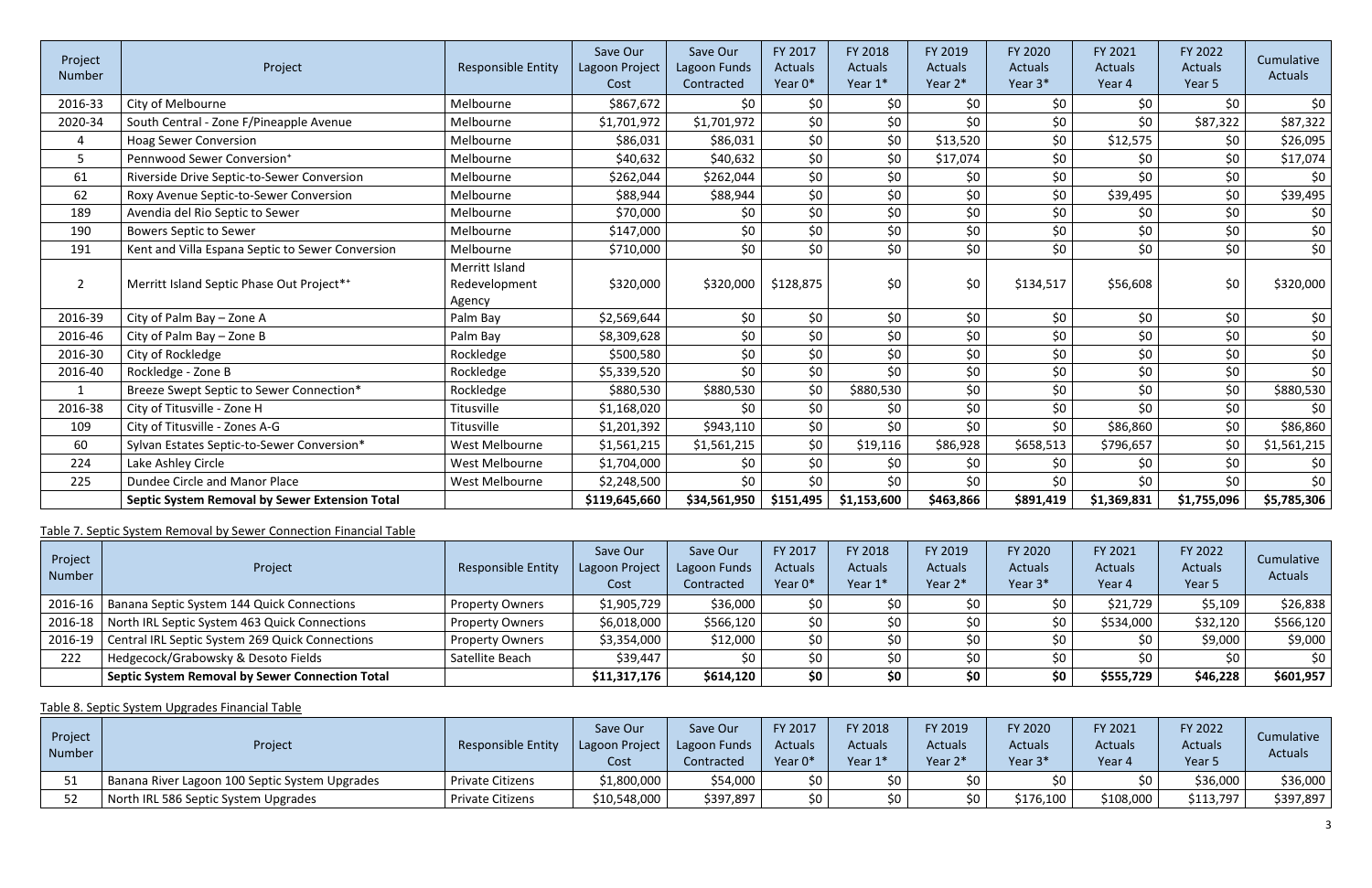| Project<br>Number | Project                                | Responsible Entity      | Save Our<br>Lagoon Project<br>Cost | Save Our<br>Lagoon Funds<br>Contracted | FY 2017<br><b>Actuals</b><br>Year 0* | <b>FY 2018</b><br><b>Actuals</b><br>Year 1* | FY 2019<br><b>Actuals</b><br>Year 2* | FY 2020<br><b>Actuals</b><br>Year 3* | <b>FY 2021</b><br><b>Actuals</b><br>Year 4 | FY 2022<br><b>Actuals</b><br>Year 5 | Cumulative<br><b>Actuals</b> |
|-------------------|----------------------------------------|-------------------------|------------------------------------|----------------------------------------|--------------------------------------|---------------------------------------------|--------------------------------------|--------------------------------------|--------------------------------------------|-------------------------------------|------------------------------|
|                   | Central IRL 939 Septic System Upgrades | <b>Private Citizens</b> | \$16,885,106                       | \$792,000                              | 50 <sub>1</sub>                      | ¢∩                                          | \$0                                  | \$34,485                             | \$452,621                                  | \$140,328                           | \$627,434                    |
|                   | <b>Septic System Upgrades Total</b>    |                         | \$29,233,106                       | \$1,243,897                            | \$0                                  | \$0                                         | \$0                                  | \$210,585                            | \$560,621                                  | \$290,125                           | \$1,061,330                  |

## Table 9. Stormwater Projects Financial Table

| Project |                                                                   |                           | Save Our               | Save Our                   | FY 2017                   | FY 2018                   | FY 2019                   | FY 2020                   | FY 2021           | FY 2022                  | Cumulative |
|---------|-------------------------------------------------------------------|---------------------------|------------------------|----------------------------|---------------------------|---------------------------|---------------------------|---------------------------|-------------------|--------------------------|------------|
| Number  | Project                                                           | <b>Responsible Entity</b> | Lagoon Project<br>Cost | Lagoon Funds<br>Contracted | <b>Actuals</b><br>Year 0* | <b>Actuals</b><br>Year 1* | <b>Actuals</b><br>Year 2* | <b>Actuals</b><br>Year 3* | Actuals<br>Year 4 | <b>Actuals</b><br>Year 5 | Actuals    |
| 2016-41 | Banana River Lagoon 65 Basin Projects                             | <b>Brevard County</b>     | \$14,156,065           | \$0                        | \$0                       | \$0                       | \$0                       | \$0                       | \$0               | \$0                      | \$0        |
| 2016-42 | North IRL 96 Basin Projects                                       | <b>Brevard County</b>     | \$21,868,928           | \$0\$                      | \$0                       | \$0                       | \$0                       | \$0                       | \$0               | \$0\$                    | \$0        |
| 2016-43 | Central IRL 8 Basin Projects                                      | <b>Brevard County</b>     | \$3,258,500            | \$0\$                      | \$0\$                     | \$0                       | \$0                       | \$0                       | \$0               | \$0\$                    | \$0        |
| 18      | Denitrification Retrofit of Johns Road Pond                       | <b>Brevard County</b>     | \$105,512              | \$105,512                  | \$0                       | \$17,173                  | \$6,320                   | \$3,738                   | \$0               | \$78,282                 | \$105,512  |
| 22      | Kingsmill-Aurora Phase Two                                        | <b>Brevard County</b>     | \$367,488              | \$367,488                  | \$0\$                     | \$0                       | \$0                       | \$0\$                     | \$0               | \$0                      | \$0        |
| 23      | Denitrification Retrofit of Huntington Pond                       | <b>Brevard County</b>     | \$104,720              | \$104,720                  | \$0                       | \$9,074                   | \$0                       | \$0                       | \$0               | \$0\$                    | \$9,074    |
| 24      | Denitrification Retrofit of Flounder Creek Pond                   | <b>Brevard County</b>     | \$75,328               | \$75,328                   | \$0                       | \$19,923                  | \$0                       | \$0                       | \$0               | \$0                      | \$19,923   |
| 85      | Basin 1304 Bioreactor*                                            | <b>Brevard County</b>     | \$90,000               | \$90,000                   | \$0                       | \$0                       | \$0\$                     | \$0                       | \$83,029          | \$0\$                    | \$83,029   |
| 87      | Basin 2134 Fleming Grant Biosorption Activated Media*             | <b>Brevard County</b>     | \$56,588               | \$56,588                   | \$0\$                     | \$0                       | \$0                       | \$56,588                  | \$0               | \$0\$                    | \$56,588   |
| 89      | Basin 1298 Bioreactor*                                            | <b>Brevard County</b>     | \$86,198               | \$86,198                   | \$0                       | \$0                       | \$0                       | \$0                       | \$85,829          | \$0                      | \$85,829   |
| 90      | Basin 51 Johns Road Pond Biosorption Activated Media*             | <b>Brevard County</b>     | \$23,030               | \$23,030                   | \$0\$                     | \$0                       | \$0\$                     | \$0                       | \$23,030          | \$0\$                    | \$23,030   |
| 91      | Basin 100 Burkholm Road Biosorption Activated Media*              | <b>Brevard County</b>     | \$64,390               | \$64,390                   | \$0\$                     | \$0                       | \$0                       | \$0                       | \$64,390          | \$0                      | \$64,390   |
| 92      | Basin 115 Carter Road Biosorption Activated Media*                | <b>Brevard County</b>     | \$62,510               | \$62,510                   | \$0\$                     | \$0                       | \$0                       | \$62,510                  | \$0               | \$0\$                    | \$62,510   |
| 93      | Basin 193 Wiley Avenue Biosorption Activated Media*               | <b>Brevard County</b>     | \$82,735               | \$82,735                   | \$0\$                     | \$0                       | \$0\$                     | \$0                       | \$82,735          | \$0                      | \$82,735   |
| 94      | Basin 832 Broadway Pond Biosorption Activated Media*              | <b>Brevard County</b>     | \$42,864               | \$42,864                   | \$0\$                     | \$0                       | \$0                       | \$42,864                  | \$0               | \$0\$                    | \$42,864   |
| 117     | Basin 10 County Line Road Woodchip Bioreactor*                    | <b>Brevard County</b>     | \$72,773               | \$72,773                   | \$0                       | \$0                       | \$0                       | \$72,773                  | \$0               | \$0                      | \$72,773   |
| 118     | Basin 26 Sunset Road Serenity Park Woodchip Bioreactor            | <b>Brevard County</b>     | \$73,810               | \$73,810                   | \$0                       | \$0                       | \$0                       | \$0                       | \$0               | \$73,810                 | \$73,810   |
| 119     | Basin 141 Irwin Avenue Woodchip Bioreactor*                       | <b>Brevard County</b>     | \$69,174               | \$69,174                   | \$0\$                     | \$0                       | \$0\$                     | \$0                       | \$69,174          | \$0                      | \$69,174   |
| 121     | Basin 2258 Babcock Road Woodchip Bioreactor                       | <b>Brevard County</b>     | \$50,203               | \$50,203                   | \$0                       | \$0                       | \$0                       | \$0\$                     | \$0               | \$0                      | \$0        |
| 122     | Basin 22 Huntington Road Woodchip Bioreactor*                     | <b>Brevard County</b>     | \$40,077               | \$40,077                   | \$0                       | \$0                       | \$0\$                     | \$0                       | \$40,077          | \$0                      | \$40,077   |
| 205     | Basin 998 Hampton Homes                                           | <b>Brevard County</b>     | \$194,400              | \$0\$                      | \$0                       | \$0                       | \$0                       | \$0                       | \$0               | \$0\$                    | \$0        |
| 206     | Basin 1066 Angel Ave                                              | <b>Brevard County</b>     | \$232,200              | \$0                        | \$0                       | \$0                       | \$0                       | \$0\$                     | \$0\$             | \$0                      | \$0        |
| 207     | Basin 1124 Elliot D Canal                                         | <b>Brevard County</b>     | \$148,100              | \$0                        | \$0                       | \$0                       | \$0                       | \$0                       | \$0               | \$0                      | \$0        |
| 213     | Johnson Junior High Denitrification Media Chamber<br>Modification | <b>Brevard County</b>     | \$64,478               | \$0                        | \$0                       | \$0                       | \$0                       | \$0\$                     | \$0               | \$0                      | \$0        |
| 215     | Basin 960 Pioneer Road Denitrification                            | <b>Brevard County</b>     | \$38,850               | \$0                        | \$0                       | \$0                       | \$0\$                     | \$0\$                     | \$0               | \$0\$                    | \$0        |
| 220     | Basin 1398 Sand Dollar Canal Bioreactor                           | <b>Brevard County</b>     | \$198,024              | \$0\$                      | \$0                       | \$0                       | \$0                       | \$0\$                     | \$0               | \$0                      | \$0        |
| 229     | Basin 1280B Flamingo Road Denitrification                         | <b>Brevard County</b>     | \$71,645               | \$0\$                      | \$0                       | \$0                       | \$0                       | \$0\$                     | \$0               | \$0\$                    | \$0        |
| 230     | Basin 1304B West Arlington Road Denitrification                   | <b>Brevard County</b>     | \$96,425               | \$0                        | \$0                       | \$0                       | \$0\$                     | \$0\$                     | \$0               | \$0                      | \$0        |
| 231     | Basin 89 Scottsmoor I Aurantia Road Denitrification               | <b>Brevard County</b>     | \$245,100              | \$0                        | \$0\$                     | \$0                       | \$0\$                     | \$0\$                     | \$0\$             | \$0\$                    | \$0        |
| 13      | Central Boulevard Baffle Box*                                     | Cape Canaveral            | \$34,700               | \$34,700                   | \$0                       | \$34,700                  | \$0\$                     | \$0\$                     | \$0               | \$0                      | \$34,700   |
| 14      | Church Street Type II Baffle Box*                                 | Cocoa                     | \$88,045               | \$88,045                   | \$0                       | \$0                       | \$20,856                  | \$67,189                  | \$0               | \$0                      | \$88,045   |
| 124     | Floating Wetlands to Existing Stormwater Ponds*                   | Cocoa                     | \$1,497                | \$1,497                    | \$0\$                     | \$0                       | \$0\$                     | \$0 <sub>1</sub>          | \$1,497           | \$0\$                    | \$1,497    |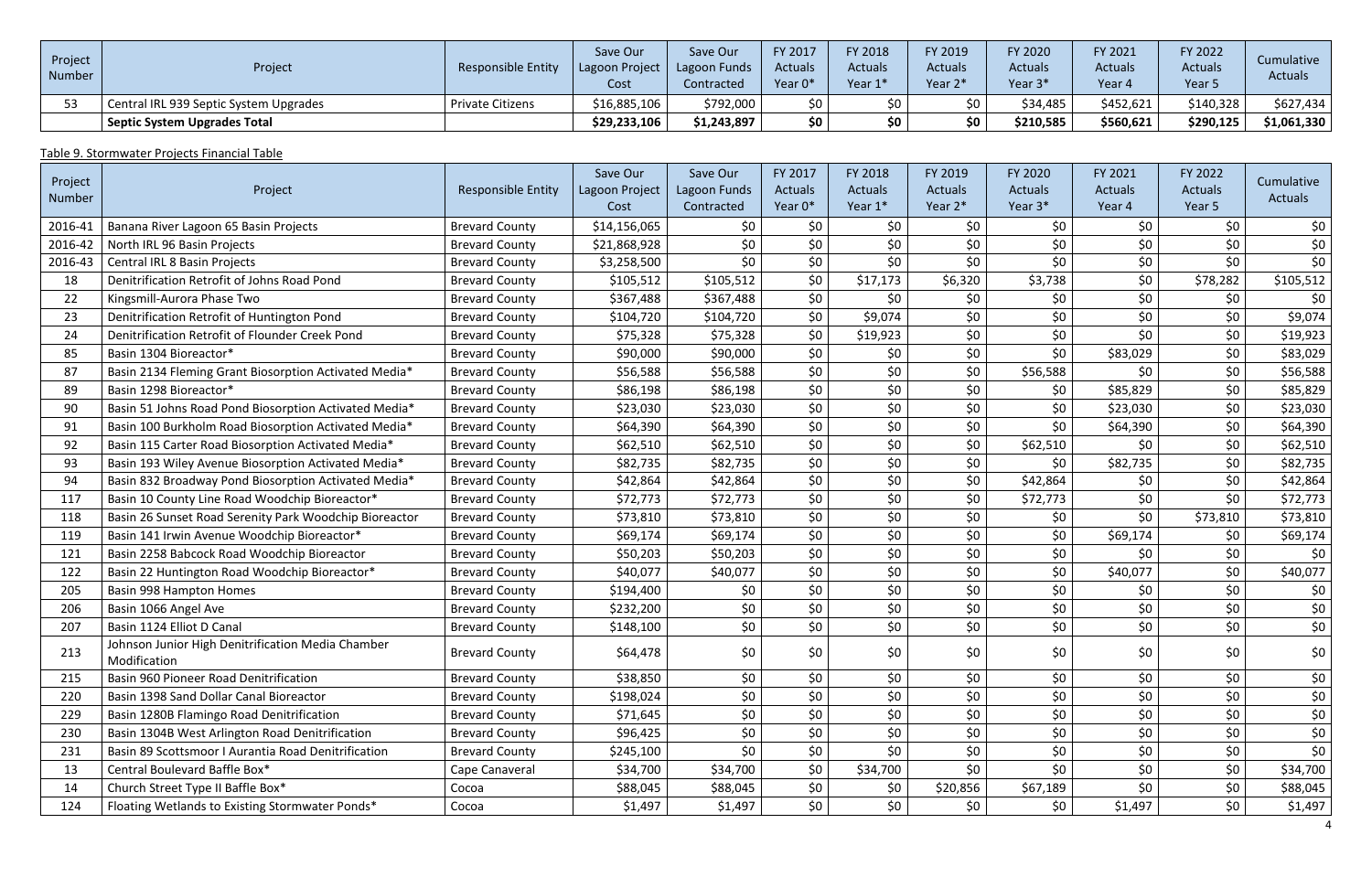| Project<br>Number | Project                                                                       | <b>Responsible Entity</b>                     | Save Our<br>Lagoon Project<br>Cost | Save Our<br>Lagoon Funds<br>Contracted | FY 2017<br><b>Actuals</b><br>Year 0* | FY 2018<br><b>Actuals</b><br>Year 1* | FY 2019<br><b>Actuals</b><br>Year 2* | FY 2020<br><b>Actuals</b><br>Year 3* | FY 2021<br><b>Actuals</b><br>Year 4 | FY 2022<br><b>Actuals</b><br>Year 5 | Cumulative<br>Actuals |
|-------------------|-------------------------------------------------------------------------------|-----------------------------------------------|------------------------------------|----------------------------------------|--------------------------------------|--------------------------------------|--------------------------------------|--------------------------------------|-------------------------------------|-------------------------------------|-----------------------|
| 125               | Diamond Square Stormwater Pond                                                | Cocoa                                         | \$10,383                           | \$0                                    | \$0                                  | \$0                                  | \$0                                  | \$0                                  | \$0                                 | \$0                                 | \$0                   |
| 129               | Forrest Avenue 72-inch Outfall Baseflow Capture/Treatment                     | Cocoa                                         | \$13,956                           | \$0                                    | \$0                                  | \$0                                  | \$0                                  | \$0                                  | \$0                                 | \$0                                 | \$0                   |
| 177               | North and South Lakemont Ponds Floating Wetlands                              | Cocoa                                         | \$13,054                           | \$0                                    | \$0                                  | \$0\$                                | \$0                                  | \$0\$                                | \$0                                 | \$0\$                               | \$0                   |
| 64                | Stormwater Low Impact Development Convair Cove 1 -<br><b>Blakey Boulevard</b> | Cocoa Beach                                   | \$4,650                            | \$4,650                                | \$0                                  | \$0                                  | \$0                                  | \$0                                  | \$0                                 | \$0                                 | \$0                   |
| 65                | Stormwater Low Impact Development Convair Cove 2 -<br><b>Dempsey Drive</b>    | Cocoa Beach                                   | \$4,495                            | \$4,495                                | \$0                                  | \$0                                  | \$0                                  | \$0                                  | \$0                                 | \$0                                 | \$0                   |
| 219               | <b>McNabb Outfall Bioretention</b>                                            | Cocoa Beach                                   | \$19,423                           | \$0                                    | \$0\$                                | \$0\$                                | \$0                                  | \$0\$                                | \$0                                 | \$0\$                               | \$0                   |
| 221               | Burris Way Alley West Stormwater Low Impact<br>Development                    | Cocoa Beach                                   | \$1,249                            | \$0                                    | \$0                                  | \$0                                  | \$0                                  | \$0                                  | \$0                                 | \$0                                 | \$0                   |
| 127               | Basin 5 Dry Retention*                                                        | Indialantic                                   | \$16,680                           | \$16,680                               | \$0\$                                | \$0\$                                | \$0                                  | \$0                                  | \$16,680                            | \$0                                 | \$16,680              |
| 16                | Gleason Park Reuse*                                                           | <b>Indian Harbour</b><br>Beach                | \$4,224                            | \$4,224                                | \$0                                  | \$4,224                              | \$0                                  | \$0                                  | \$0                                 | \$0                                 | \$4,224               |
| 66                | Big Muddy at Cynthia Baffle Box*                                              | Indian Harbour<br>Beach                       | \$67,532                           | \$67,532                               | \$0                                  | \$0                                  | \$0                                  | \$9,388                              | \$50,243                            | \$0                                 | \$59,631              |
| 34                | Cliff Creek Baffle Box*                                                       | Melbourne                                     | \$347,781                          | \$347,781                              | \$0                                  | \$0                                  | \$0                                  | \$347,781                            | \$0                                 | \$0                                 | \$347,781             |
| 35                | Thrush Drive Baffle Box*                                                      | Melbourne                                     | \$322,200                          | \$322,200                              | \$0                                  | \$0                                  | \$0                                  | \$0                                  | \$322,200                           | \$0                                 | \$322,200             |
| 67                | <b>Grant Place Baffle Box</b>                                                 | Melbourne                                     | \$82,481                           | \$0                                    | \$0                                  | \$0                                  | \$0                                  | \$0\$                                | \$0                                 | \$0                                 | \$0                   |
| 69                | Apollo/GA Baffle Box                                                          | Melbourne                                     | \$297,522                          | \$0                                    | \$0                                  | \$0                                  | \$0                                  | \$0                                  | \$0                                 | \$0                                 | \$0                   |
| 95                | Cherry Street Baffle Box                                                      | Melbourne                                     | \$306,740                          | \$0\$                                  | \$0                                  | \$0                                  | \$0                                  | \$0                                  | \$0                                 | \$0                                 | $$0$$                 |
| 96                | Spring Creek Baffle Box                                                       | Melbourne                                     | \$330,841                          | \$0                                    | \$0                                  | \$0                                  | \$0                                  | \$0\$                                | \$0                                 | \$0                                 | \$0                   |
| 88                | Espanola Baffle Box                                                           | Melbourne                                     | \$105,186                          | \$0                                    | \$0                                  | \$0\$                                | \$0                                  | \$0                                  | \$0                                 | \$0\$                               | \$0                   |
| 169               | Sherwood Park Stormwater Quality Project <sup>+*</sup>                        | Melbourne                                     | \$292,400                          | \$292,400                              | \$0                                  | \$0                                  | \$0                                  | \$0                                  | \$292,400                           | \$0                                 | \$292,400             |
| 175               | <b>High School Baffle Box</b>                                                 | Melbourne                                     | \$144,326                          | \$0                                    | \$0                                  | \$0                                  | \$0                                  | \$0                                  | \$0                                 | \$0                                 | \$0                   |
| 176               | Funeral Home Baffle Box                                                       | Melbourne                                     | \$58,682                           | \$0                                    | \$0                                  | \$0                                  | \$0                                  | \$0                                  | \$0                                 | \$0                                 | \$0                   |
| 15                | Bayfront Stormwater Project*                                                  | Palm Bay                                      | \$30,624                           | \$30,624                               | \$0                                  | \$30,624                             | \$0                                  | \$0                                  | \$0                                 | \$0                                 | \$30,624              |
| 128               | Jackson Court Stormwater Treatment Facility                                   | Satellite Beach                               | \$8,266                            | \$8,266                                | \$0\$                                | \$0                                  | \$0                                  | \$0\$                                | \$0                                 | \$8,266                             | \$8,266               |
| 179               | Lori Laine Basin Pipe Improvement Project                                     | Satellite Beach                               | \$17,525                           | \$0                                    | \$0                                  | \$0\$                                | \$0                                  | \$0\$                                | \$0                                 | \$0\$                               | \$0                   |
| 68                | Crane Creek/M-1 Canal Flow Restoration                                        | St. Johns Water<br><b>Management District</b> | \$2,033,944                        | \$2,033,944                            | \$0                                  | \$0                                  | \$65,949                             | \$34,051                             | \$0                                 | \$0                                 | \$100,000             |
| 19                | St. Teresa Basin Treatment*                                                   | Titusville                                    | \$272,800                          | \$272,800                              | \$0\$                                | \$0                                  | \$0\$                                | \$272,800                            | \$0                                 | \$0                                 | \$272,800             |
| 20                | South Street Basin Treatment*                                                 | Titusville                                    | \$86,856                           | \$86,856                               | \$0                                  | \$0                                  | \$0                                  | \$86,856                             | \$0                                 | \$0                                 | \$86,856              |
| 21                | La Paloma Basin Treatment*                                                    | Titusville                                    | \$208,296                          | \$208,296                              | \$0\$                                | \$0                                  | \$0                                  | \$208,296                            | \$0                                 | \$0                                 | \$208,296             |
| 97                | Titusville High School Baffle Box                                             | Titusville                                    | \$111,813                          | \$111,813                              | \$0                                  | \$0                                  | \$0                                  | \$0                                  | \$0                                 | \$111,813                           | \$111,813             |
| 98                | Coleman Pond Managed Aquatic Plant System*                                    | Titusville                                    | \$11,438                           | \$35,000                               | \$0                                  | \$0                                  | \$0                                  | \$11,438                             | \$0                                 | \$0                                 | \$11,438              |
| 110               | Osprey Plant Pond Managed Aquatic Plant Systems*                              | Titusville                                    | \$60,000                           | \$60,000                               | \$0                                  | \$0                                  | \$0                                  | \$0                                  | \$37,500                            | \$0                                 | \$37,500              |
| 120               | Draa Field Pond Managed Aquatic Plant Systems*                                | Titusville                                    | \$31,281                           | \$31,281                               | \$0\$                                | \$0                                  | \$0                                  | \$0                                  | \$31,281                            | \$0\$                               | \$31,281              |
| 174               | St. Johns 2 Baffle Box                                                        | Titusville                                    | \$243,070                          | \$243,070                              | \$0\$                                | \$0\$                                | \$0                                  | \$0\$                                | \$0                                 | \$0\$                               | \$0                   |
| 178               | Marina B Managed Aquatic Plant Systems*                                       | Titusville                                    | \$6,670                            | \$6,670                                | \$0                                  | \$0                                  | \$0                                  | \$0                                  | \$6,670                             | \$0\$                               | \$6,670               |
| 214               | Sand Point Park Baffle Box                                                    | Titusville                                    | \$137,135                          | \$0                                    | \$0                                  | \$0                                  | \$0                                  | \$0                                  | \$0                                 | \$0                                 | \$0                   |
|                   |                                                                               |                                               |                                    |                                        |                                      |                                      |                                      |                                      |                                     |                                     | 5                     |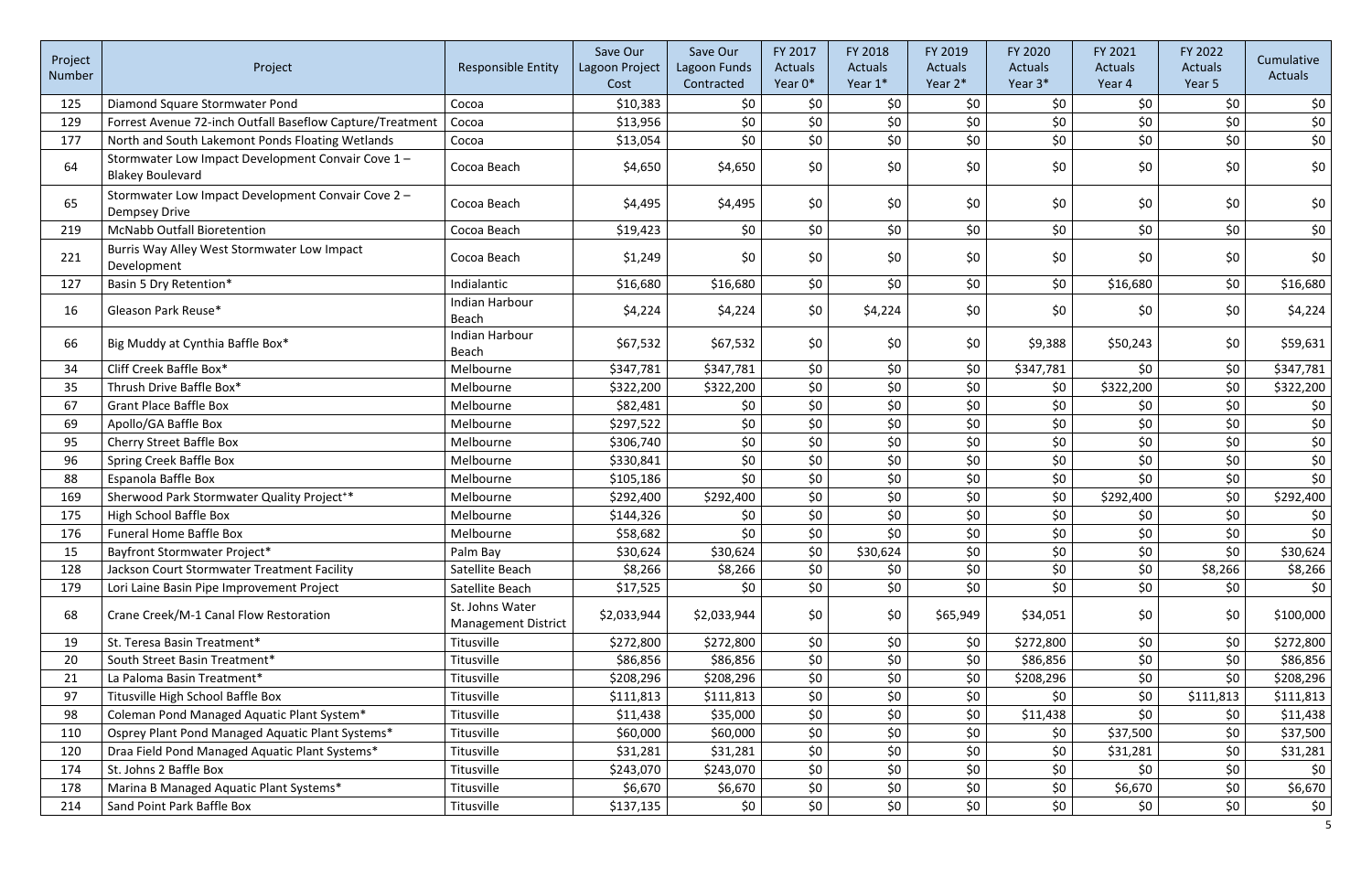| Project<br>Number | Project                                                              | <b>Responsible Entity</b> | Save Our<br>Lagoon Project<br>Cost | Save Our<br>Lagoon Funds<br>Contracted | FY 2017<br><b>Actuals</b><br>Year 0* | FY 2018<br><b>Actuals</b><br>Year 1* | FY 2019<br><b>Actuals</b><br>Year 2* | FY 2020<br><b>Actuals</b><br>Year 3* | FY 2021<br><b>Actuals</b><br>Year 4 | FY 2022<br><b>Actuals</b><br>Year 5 | Cumulative<br><b>Actuals</b> |
|-------------------|----------------------------------------------------------------------|---------------------------|------------------------------------|----------------------------------------|--------------------------------------|--------------------------------------|--------------------------------------|--------------------------------------|-------------------------------------|-------------------------------------|------------------------------|
| 123               | Ray Bullard Water Reclamation Facility Stormwater<br>Management Area | West Melbourne            | \$160,674                          | \$160,674                              | \$0                                  | \$0                                  |                                      |                                      | \$52,368                            | \$24,261                            | \$76,629                     |
|                   | <b>Stormwater Projects Total</b>                                     |                           | \$48,028,554                       | \$5,940,898                            | \$0                                  | \$115,717                            | \$93,125                             | \$1,276,271                          | \$1,259,102                         | \$296,432                           | \$3,040,647                  |

### Table 10. Vegetation Harvesting Financial Table

| Project<br>Number | Project                                                         | <b>Responsible Entity</b>                             | Save Our<br>Lagoon<br><b>Project Cost</b> | Save Our<br>Lagoon Funds<br>Contracted | FY 2017<br>Actuals<br>Year 0* | FY 2018<br><b>Actuals</b><br>Year 1* | FY 2019<br>Actuals<br>Year 2* | FY 2020<br><b>Actuals</b><br>Year 3* | FY 2021<br><b>Actuals</b><br>Year 4 | FY 2022<br><b>Actuals</b><br>Year 5 | Cumulative<br>Actuals |
|-------------------|-----------------------------------------------------------------|-------------------------------------------------------|-------------------------------------------|----------------------------------------|-------------------------------|--------------------------------------|-------------------------------|--------------------------------------|-------------------------------------|-------------------------------------|-----------------------|
| 112               | County Wide Stormwater Pond Harvesting*                         | <b>Brevard County</b>                                 | \$14,000                                  | \$14,000                               | \$0                           | \$0                                  | \$0                           | \$0                                  | \$14,000                            | \$0                                 | \$14,000              |
| 172               | Horseshoe Pond Vegetative Harvesting                            | <b>Brevard County</b>                                 | \$8,140                                   | \$8,140                                | \$0                           | \$0                                  | \$0                           | \$0                                  | \$0                                 | \$0                                 | \$0                   |
| 209               | Basin 1398 Sand Dollar Canal Harvesting                         | <b>Brevard County</b>                                 | \$24,420                                  | \$0                                    | \$0\$                         | \$0                                  | \$0                           | \$0                                  | \$0                                 | \$0                                 | \$0\$                 |
| 210               | Basin 958 Pioneer Road Vegetation Harvesting                    | <b>Brevard County</b>                                 | \$39,930                                  | \$0                                    | \$0                           | \$0                                  | \$0                           | \$0                                  | \$0                                 | \$0                                 | \$0                   |
| 173               | North and South Lakemont Ponds Vegetation Harvesting            | Cocoa                                                 | \$1,980                                   | \$0                                    | \$0\$                         | \$0                                  | \$0                           | \$0                                  | \$0                                 | \$0                                 | \$0                   |
| 208               | Maritime Hammock Preserve Stormwater Pond Vegetation Harvesting | Cocoa Beach                                           | \$7,700                                   | \$0                                    | \$0\$                         | \$0                                  | \$0                           | \$0                                  | \$0                                 | \$0                                 | \$0\$                 |
| 211               | Cocoa Beach Golf Course Stormwater Pond Harvesting              | Cocoa Beach                                           | \$216,150                                 | \$0                                    | \$0                           | \$0                                  | \$0                           | \$0                                  | \$0                                 | \$0                                 | \$0\$                 |
| 171               | <b>Mechanical Aquatic Vegetation Harvesting</b>                 | Melbourne Tillman<br><b>Water Control</b><br>District | \$1,011,976                               | \$0                                    | \$0                           | \$0                                  | \$0                           | \$0                                  | \$0                                 | \$0                                 | \$0                   |
| 111               | Draa Field Vegetation Harvesting*                               | Titusville                                            | \$50,000                                  | \$50,000                               | \$0                           | \$0                                  | \$0                           | \$0                                  | \$0                                 | \$50,000                            | \$50,000              |
|                   | <b>Vegetation Harvesting Total</b>                              |                                                       | \$1,374,296                               | \$72,140                               | \$0                           | \$0                                  | \$0                           | \$0                                  | \$14,000                            | \$50,000                            | \$64,000              |

## Table 11. Muck Removal & Interstitial Treatment Financial Table

| Project<br>Number | Project                                                                                    | Responsible<br>Entity | Save Our<br>Lagoon Project<br>Cost | Save Our<br>Lagoon Funds<br>Contracted | FY 2017<br><b>Actuals</b><br>Year 0* | FY 2018<br><b>Actuals</b><br>Year 1* | FY 2019<br><b>Actuals</b><br>Year 2* | FY 2020<br><b>Actuals</b><br>Year 3* | FY 2021<br><b>Actuals</b><br>Year 4 | FY 2022<br>Actuals<br>Year 5 | Cumulative<br>Actuals |
|-------------------|--------------------------------------------------------------------------------------------|-----------------------|------------------------------------|----------------------------------------|--------------------------------------|--------------------------------------|--------------------------------------|--------------------------------------|-------------------------------------|------------------------------|-----------------------|
| 2016-3a & b       | Muck Re-dredging in Turkey Creek & Interstitial Treatment<br>(pending FEMA reimbursement)* | <b>Brevard County</b> | \$137,329                          | \$215,000                              | \$0                                  | \$1,092,823                          | \$5,807                              | \$0                                  | \$0                                 | \$0                          | \$1,098,631           |
| 2016-04a & b      | Rockledge A Muck & Interstitial Treatment                                                  | <b>Brevard County</b> | \$5,010,244                        | \$175,340                              | \$0                                  | \$0                                  | \$9,949                              | \$116,417                            | \$16,965                            | \$0                          | \$143,331             |
| 2016-05a & b      | Pineda Banana River Lagoon & Interstitial Treatment                                        | <b>Brevard County</b> | \$7,815,980                        | \$0                                    | \$0                                  | \$0                                  | \$0                                  | \$0                                  | \$0                                 | \$0                          | \$0                   |
| 2016-06a & b      | Titusville Railroad West & Interstitial Treatment                                          | <b>Brevard County</b> | \$3,607,375                        | \$146,361                              | \$0                                  | \$0                                  | \$24,209                             | \$91,146                             | \$27,752                            | \$0\$                        | \$143,107             |
| 2016-07a & b      | National Aeronautics and Space Administration Causeway<br>East & Interstitial Treatment    | <b>Brevard County</b> | \$11,423,355                       | \$209,255                              | \$0                                  | \$0                                  | \$41,009                             | \$137,935                            | \$3,115                             | \$0                          | \$182,059             |
| 2016-08a &b       | Titusville Railroad East & Interstitial Treatment                                          | <b>Brevard County</b> | \$4,609,424                        | \$318,457                              | \$0\$                                | \$62,449                             | \$29,410                             | \$53,221                             | \$123,419                           | \$0                          | \$268,499             |
| 2016-10a & b      | Canaveral South & Interstitial Treatment                                                   | <b>Brevard County</b> | \$16,834,419                       | \$69,957                               | \$0                                  | \$0                                  | \$0                                  | \$0                                  | \$0                                 | \$0                          | \$0                   |
| 2016-11a & b      | Patrick Air Force Base & Interstitial Treatment                                            | <b>Brevard County</b> | \$8,216,800                        | \$0                                    | \$0                                  | \$0                                  | \$0                                  | \$0                                  | \$0                                 | \$0                          | \$0                   |
| 40                | Mims Muck Removal Outflow Water Nutrient Removal*                                          | <b>Brevard County</b> | \$400,000                          | \$400,000                              | \$0                                  | \$0                                  | \$0                                  | \$0                                  | \$0                                 | \$0                          | \$0                   |
| 41a & b           | Grand Canal Muck & Interstitial Treatment                                                  | <b>Brevard County</b> | \$18,020,368                       | \$18,020,368                           | \$0                                  | \$0                                  | \$1,060,449                          | \$793,450                            | \$1,984,733                         | \$1,059,151                  | \$4,897,784           |
| 42a & b           | Sykes Creek Muck & Interstitial Treatment                                                  | <b>Brevard County</b> | \$15,954,132                       | \$948,508                              | \$0                                  | \$0                                  | \$6,900                              | \$814,428                            | \$30,780                            | \$81,939                     | \$934,047             |
| 54a & b           | Eau Gallie Northeast Muck & Interstitial Treatment                                         | <b>Brevard County</b> | \$10,020,487                       | \$117,094                              | \$0                                  | \$62,449                             | \$0                                  | \$0                                  | \$54,645                            | \$5,613                      | \$122,706             |
| 71                | Merritt Island Muck Removal - Phase 1                                                      | <b>Brevard County</b> | \$7,733,517                        | \$0                                    | \$0                                  | \$0                                  | \$0                                  | \$0                                  | \$0                                 |                              | \$0                   |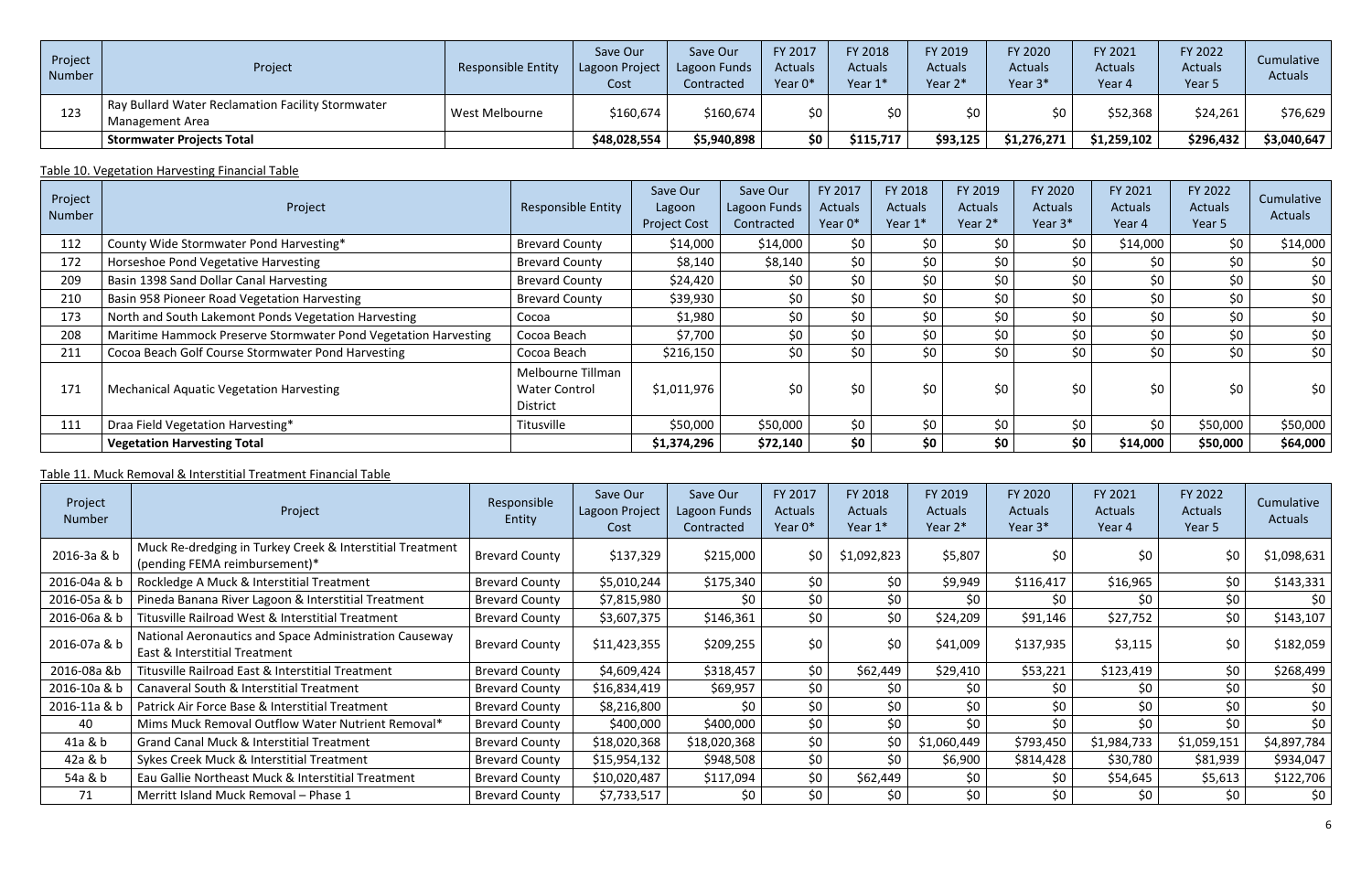| Project<br><b>Number</b> | Project                                                                        | Responsible<br>Entity   | Save Our<br>Lagoon Project<br>Cost | Save Our<br>Lagoon Funds<br>Contracted | FY 2017<br><b>Actuals</b><br>Year 0* | FY 2018<br>Actuals<br>Year 1* | FY 2019<br>Actuals<br>Year 2* | FY 2020<br><b>Actuals</b><br>Year 3* | FY 2021<br>Actuals<br>Year 4 | FY 2022<br>Actuals<br>Year 5 | Cumulative<br>Actuals |
|--------------------------|--------------------------------------------------------------------------------|-------------------------|------------------------------------|----------------------------------------|--------------------------------------|-------------------------------|-------------------------------|--------------------------------------|------------------------------|------------------------------|-----------------------|
| 70a                      | Cocoa Beach Muck Dredging - Phase III*                                         | Cocoa Beach             | \$1,376,305                        | \$1,376,305                            | \$0\$                                | \$359,660                     | \$708,458                     | \$308,187                            | \$0                          | \$0                          | \$1,376,305           |
| 101                      | Cocoa Beach Muck Dredging Phase II-B                                           | Cocoa Beach             | \$5,917,650                        | \$5,917,650                            | \$0                                  |                               | \$339,340                     | \$2,320,973                          | \$1,634,477                  | \$1,092,931                  | \$5,387,721           |
| 168a & b                 | Cocoa Beach Golf Muck & Interstitial Treatment                                 | Cocoa Beach             | \$24,363,100                       | \$24,363,100                           | \$0                                  | \$0                           | \$0                           |                                      | \$402,766                    | \$147,700                    | \$550,466             |
| 72a & b                  | Muck Removal of Indian Harbour Beach Canals &<br><b>Interstitial Treatment</b> | Indian Harbour<br>Beach | \$9,115,415                        | \$9,115,415                            | \$0                                  | \$0                           | \$0                           | \$0                                  | \$0                          | \$0                          | \$0                   |
| 223                      | <b>Spring Creek Dredging</b>                                                   | Melbourne               | \$80,080                           | \$0                                    | \$0                                  | \$0                           | \$0                           | \$0.                                 | \$0                          | \$0                          | \$0                   |
| 144 & 113                | Satellite Beach Muck Dredging & Interstitial Treatment                         | Satellite Beach         | \$4,941,981                        | \$0                                    | \$0                                  | \$0                           | \$0                           | SO.                                  | \$0                          | SO.                          | \$0                   |
|                          | <b>Muck Removal &amp; Interstitial Treatment Total</b>                         |                         | \$155,577,961                      | \$61,392,810                           | \$0 <sub>1</sub>                     | \$1,577,382                   | \$2,225,533                   | \$4,635,757                          | \$4,278,652                  | \$2,387,334                  | \$15,104,657          |

## Table 12. Oyster Bars Financial Table

| Project<br>Number | Project                                                                | <b>Responsible Entity</b> | Save Our<br>Lagoon<br><b>Project Cost</b> | Save Our<br>Lagoon Funds<br>Contracted | FY 2017<br>Actuals<br>Year 0* | FY 2018<br>Actuals<br>Year 1* | FY 2019<br>Actuals<br>Year 2* | FY 2020<br><b>Actuals</b><br>Year 3* | FY 2021<br>Actuals<br>Year 4 | FY 2022<br><b>Actuals</b><br>Year 5 | Cumulative<br>Actuals |
|-------------------|------------------------------------------------------------------------|---------------------------|-------------------------------------------|----------------------------------------|-------------------------------|-------------------------------|-------------------------------|--------------------------------------|------------------------------|-------------------------------------|-----------------------|
| 2016-55           | Banana River Lagoon County Oyster Bars                                 | <b>Brevard County</b>     | \$3,102,755                               | \$0                                    | \$0\$                         | \$0\$                         | \$0                           | \$0                                  | \$0                          | \$0\$                               | \$0                   |
| 2016-56           | North IRL County Oyster Bars                                           | <b>Brevard County</b>     | \$2,885,834                               | \$0                                    | \$0                           | \$0                           | \$0\$                         | \$0                                  | \$0                          | \$0                                 | \$0                   |
| 73                | RiverView Senior Resort Oyster Bar*                                    | <b>Brevard County</b>     | \$30,304                                  | \$30,304                               | \$0                           | \$30,304                      | \$0\$                         | \$0                                  | \$0                          | \$0                                 | \$30,304              |
| 226               | Hog Point Offshore Oyster Bar                                          | <b>Brevard County</b>     | \$50,022                                  | \$0\$                                  | \$0                           | \$0                           | \$0\$                         | \$0                                  | \$0                          | \$0\$                               | \$0                   |
| 75                | Marina Isles Oyster Bar*                                               | Brevard Zoo               | \$26,700                                  | \$26,700                               | \$0                           | \$0\$                         | \$0                           | \$26,700                             | \$0                          | \$0                                 | \$26,700              |
| 76                | Bettinger Oyster Bar*                                                  | Brevard Zoo               | \$10,680                                  | \$10,680                               | \$0                           | \$0                           | \$10,680                      | \$0                                  | \$0                          | \$0                                 | \$10,680              |
| 79                | Gitlin Oyster Bar*                                                     | Brevard Zoo               | \$16,020                                  | \$16,020                               | \$0\$                         | \$0                           | \$16,020                      | \$0                                  | \$0                          | \$0                                 | \$16,020              |
| 80                | Coconut Point/Environmentally Endangered Lands Oyster Bar*             | Brevard Zoo               | \$45,120                                  | \$45,120                               | \$0                           | \$0                           | \$0                           | \$45,120                             | \$0                          | \$0                                 | \$45,120              |
| 81                | Wexford Oyster Bar*                                                    | Brevard Zoo               | \$31,150                                  | \$31,150                               | \$0\$                         | \$0                           | \$0\$                         | \$0                                  | \$31,150                     | \$0                                 | \$31,150              |
| 83                | Bomalaski Oyster Bar*                                                  | Brevard Zoo               | \$8,900                                   | \$8,900                                | \$0                           | \$8,900                       | \$0\$                         | \$0\$                                | \$0                          | \$0                                 | \$8,900               |
| 104               | Brevard Zoo Banana River Oyster Project                                | Brevard Zoo               | \$583,020                                 | \$583,020                              | \$0\$                         | \$0\$                         | \$0                           | \$0                                  | \$19,424                     | \$0                                 | \$19,424              |
| 105               | Brevard Zoo Central IRL Oyster Project                                 | Brevard Zoo               | \$161,160                                 | \$161,160                              | \$0                           | \$0                           | \$68,329                      | \$61,236                             | \$20,459                     | \$0                                 | \$150,024             |
| 106               | Brevard Zoo North IRL Oyster Project                                   | Brevard Zoo               | \$341,280                                 | \$341,280                              | \$0                           | \$0                           | \$0                           | \$164,994                            | \$4,194                      | \$6,946                             | \$176,134             |
| 139               | Brevard Zoo North IRL Oyster Project 2                                 | Brevard Zoo               | \$336,400                                 | \$336,400                              | \$0                           | \$0                           | \$0                           | \$0                                  | \$45,913                     | \$1,626                             | \$47,539              |
| 140               | Brevard Zoo Central IRL Oyster Project 2                               | Brevard Zoo               | \$270,800                                 | \$270,800                              | \$0                           | \$0\$                         | \$0\$                         | \$34,969                             | \$15,653                     | \$0                                 | \$50,622              |
| 141               | Brevard Zoo Banana River Oyster Project 2                              | Brevard Zoo               | \$264,800                                 | \$0                                    | \$0                           | \$0                           | \$0                           | \$0                                  | \$0                          | \$0\$                               | \$0                   |
| 142               | Brevard Zoo Oyster Reef Adjustments North IRL                          | Brevard Zoo               | \$27,200                                  | \$0                                    | \$0                           | \$0                           | \$0\$                         | \$0                                  | \$0                          | \$0\$                               | $$0$$                 |
| 143               | Brevard Zoo Oyster Reef Adjustments Banana River                       | Brevard Zoo               | \$12,800                                  | \$0                                    | \$0                           | \$0                           | \$0                           | \$0                                  | \$0                          | \$0                                 | \$0                   |
| 184               | Brevard Zoo North Indian River Lagoon Oyster Project 3                 | Brevard Zoo               | \$419,232                                 | \$419,232                              | \$0                           | \$0                           | \$0\$                         | \$0                                  | \$38,943                     | \$17,787                            | \$56,730              |
| 185               | Brevard Zoo Central Indian River Lagoon Tributary Pilot Oyster Project | Brevard Zoo               | \$230,657                                 | \$0                                    | \$0\$                         | \$0                           | \$0\$                         | \$0                                  | \$0                          | \$0\$                               | \$0                   |
| 186               | Brevard Zoo North Indian River Lagoon Individual Oyster Project        | Brevard Zoo               | \$173,092                                 | \$0                                    | \$0                           | \$0\$                         | \$0                           | \$0                                  | \$0                          | \$0\$                               | \$0                   |
| 187               | Brevard Zoo Central Indian River Lagoon Oyster Project 3               | Brevard Zoo               | \$86,546                                  | \$0                                    | \$0                           | \$0                           | \$0\$                         | \$0                                  | \$0                          | \$0\$                               | $\overline{\xi_0}$    |
| 188               | Brevard Zoo Banana River Oyster Project 3                              | Brevard Zoo               | \$56,771                                  | \$0                                    | \$0                           | \$0                           | \$0                           | \$0                                  | \$0                          | \$0                                 | $$0$$                 |
| 217               | Brevard Zoo Cnetral Indian River Lagoon Oyster Project 4               | Brevard Zoo               | \$138,156                                 | \$0                                    | \$0                           | \$0                           | \$0                           | \$0                                  | \$0                          | \$0                                 | $\frac{$0}{$0}$       |
| 218               | Central Oyster Project Offshore Reefs                                  | Brevard Zoo               | \$357,300                                 | \$0                                    | \$0                           | \$0                           | \$0\$                         | \$0                                  | \$0                          | \$0\$                               |                       |
| 78a               | McNabb Park Oyster Bar                                                 | Cocoa Beach               | \$34,056                                  | \$0                                    | \$0\$                         | \$0                           | \$0\$                         | \$0                                  | \$0                          | \$0\$                               | $$0$$                 |
| 82a               | Riverview Park Oyster Bar                                              | Melbourne                 | \$108,790                                 | \$0                                    | \$0                           | \$0                           | \$0                           | \$0\$                                | \$0                          | \$0\$                               | $$0$                  |
|                   |                                                                        |                           |                                           |                                        |                               |                               |                               |                                      |                              |                                     | $\overline{7}$        |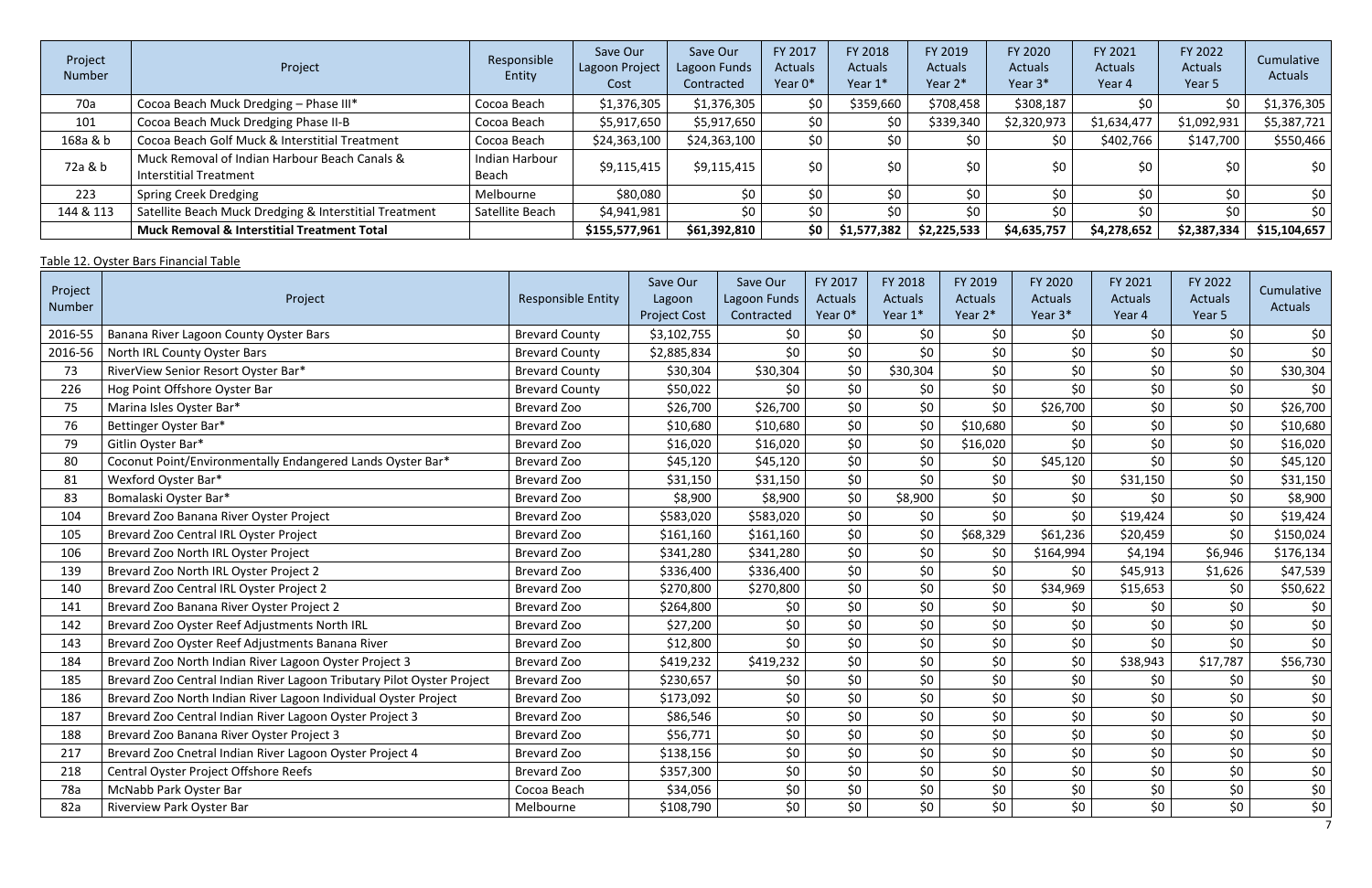| Project<br>Number | Project                  | <b>Responsible Entity</b> | Save Our<br>Lagoon<br><b>Project Cost</b> | Save Our<br>  Lagoon Funds<br>Contracted | FY 2017<br>Actuals<br>Year 0* | FY 2018<br><b>Actuals</b><br>Year 1 | FY 2019<br><b>Actuals</b><br>Year 2* | <b>FY 2020</b><br><b>Actuals</b><br>Year 3* | FY 2021<br><b>Actuals</b><br>Vear 4 | FY 2022<br><b>Actuals</b><br>Year <sub>5</sub> | Cumulative<br><b>Actuals</b> |
|-------------------|--------------------------|---------------------------|-------------------------------------------|------------------------------------------|-------------------------------|-------------------------------------|--------------------------------------|---------------------------------------------|-------------------------------------|------------------------------------------------|------------------------------|
|                   | <b>Oyster Bars Total</b> |                           | \$9,809,545                               | \$2,280,766                              | \$0                           | \$39,204                            | \$95,029                             | \$333,018                                   | \$175,735                           | \$26,359                                       | \$669,346                    |

## Table 13. Planted Shorelines Financial Table

| Project<br>Number | Project                                                             | <b>Responsible Entity</b>          | Save Our<br>Lagoon Project<br>Cost | Save Our<br>Lagoon Funds<br>Contracted | FY 2017<br><b>Actuals</b><br>Year 0* | FY 2018<br><b>Actuals</b><br>Year 1* | FY 2019<br><b>Actuals</b><br>Year 2* | FY 2020<br><b>Actuals</b><br>Year 3* | FY 2021<br><b>Actuals</b><br>Year 4 | FY 2022<br>Actuals<br>Year 5 | Cumulative<br>Actuals |
|-------------------|---------------------------------------------------------------------|------------------------------------|------------------------------------|----------------------------------------|--------------------------------------|--------------------------------------|--------------------------------------|--------------------------------------|-------------------------------------|------------------------------|-----------------------|
| 212               | Titusville Causeway Multi-Trophic Restoration & Living<br>Shoreline | <b>Brevard County</b>              | \$31,440                           | \$0                                    | \$0                                  | \$0                                  | \$0                                  | \$0                                  | \$0                                 | \$0                          | \$0                   |
| 103               | Brevard Zoo North IRL Plant Project*                                | Brevard Zoo                        | \$720                              | \$720                                  | \$0                                  | \$0                                  | \$0                                  | \$720                                | \$0                                 | \$0                          | \$720                 |
| 130               | Brevard Zoo North IRL Plant Project 2*                              | Brevard Zoo                        | \$9,840                            | \$9,840                                | \$0\$                                | \$0                                  | \$0                                  | \$0                                  | \$9,840                             | \$0                          | \$9,840               |
| 78b               | <b>McNabb Park Planted Shoreline</b>                                | Cocoa Beach                        | \$5,760                            | \$0                                    | \$0                                  | \$0                                  | \$0                                  | \$0                                  | \$0                                 | \$0                          | \$0                   |
| 77a               | Cocoa Beach Country Club Planted Shoreline**                        | <b>Marine Resources</b><br>Council | \$16,014                           | \$16,014                               | \$0                                  | \$16,014                             | \$0                                  | \$0                                  | \$0\$                               | \$0                          | \$16,014              |
| 77b               | Lagoon House Shoreline Restoration Planting**                       | <b>Marine Resources</b><br>Council | \$23,961                           | \$23,961                               | \$0                                  | \$23,961                             | \$0                                  | \$0                                  | \$0                                 | \$0                          | \$23,961              |
| 133               | Fisherman's Landing*                                                | <b>Marine Resources</b><br>Council | \$4,800                            | \$4,800                                | \$0                                  | \$0                                  | \$0                                  | \$4,800                              | \$0                                 | \$0                          | \$4,800               |
| 135               | Rotary Park*                                                        | <b>Marine Resources</b><br>Council | \$4,800                            | \$4,800                                | \$0                                  | \$0                                  | \$0                                  | \$4,800                              | \$0                                 | \$0                          | \$4,800               |
| 180               | Scottsmoor Impoundment                                              | <b>Marine Resources</b><br>Council | \$10,560                           | \$0                                    | \$0                                  | \$0                                  | \$0                                  | \$0                                  | \$0                                 | \$0                          | \$0                   |
| 181               | Riveredge                                                           | <b>Marine Resources</b><br>Council | \$4,080                            | \$4,080                                | \$0                                  | \$0                                  | \$0                                  | \$0                                  | \$0                                 | \$0                          | \$0                   |
| 82b               | Riverview Park Planted Shoreline                                    | Melbourne                          | \$18,480                           | \$0\$                                  | \$0\$                                | \$0                                  | \$0                                  | \$0                                  | \$0\$                               | \$0                          | \$0                   |
|                   | <b>Planted Shorelines Total</b>                                     |                                    | \$130,455                          | \$64,215                               | \$0                                  | \$39,975                             | \$0                                  | \$10,320                             | \$9,840                             | \$0                          | \$60,135              |

## Table 14. Clam Restoration Financial Table

| Project<br>Number | Project                       | <b>Responsible Entity</b> | Save Our<br>Lagoon Project<br>Cost | Save Our<br>Lagoon Funds<br>Contracted | FY 2017<br><b>Actuals</b><br>Year 0* | FY 2018<br><b>Actuals</b><br>Year 1* | FY 2019<br><b>Actuals</b><br>Year 2* | FY 2020<br><b>Actuals</b><br>Year 3* | FY 2021<br><b>Actuals</b><br>Year 4 | FY 2022<br><b>Actuals</b><br>Year 5 | Cumulative<br><b>Actuals</b> |
|-------------------|-------------------------------|---------------------------|------------------------------------|----------------------------------------|--------------------------------------|--------------------------------------|--------------------------------------|--------------------------------------|-------------------------------------|-------------------------------------|------------------------------|
| 194               | Aquaculture Stimulus Program  | <b>Private Citizens</b>   | \$60,000                           | \$12,000                               | \$0                                  | ¢∩                                   |                                      |                                      | ל∩                                  | SO.                                 | \$0                          |
|                   | <b>Clam Restoration Total</b> |                           | \$60,000                           | \$12,000                               | \$0                                  | \$0                                  | \$0                                  | cη                                   | \$0                                 | \$0                                 | \$0                          |

## Table 15. Monitoring & Respond Projects Financial Table

| Project<br>Number | Project                                     | Responsible Entity    | Save Our<br>Lagoon Project<br><b>Cost</b> | Save Our<br>Lagoon Funds<br>Contracted | FY 2017<br><b>Actuals</b><br>Year 0* | FY 2018<br><b>Actuals</b><br>Year 1* | FY 2019<br><b>Actuals</b><br>Year 2* | FY 2020<br><b>Actuals</b><br>Year 3* | FY 2021<br><b>Actuals</b><br>Year 4 | FY 2022<br><b>Actuals</b><br>Year 5 | Cumulative<br><b>Actuals</b> |
|-------------------|---------------------------------------------|-----------------------|-------------------------------------------|----------------------------------------|--------------------------------------|--------------------------------------|--------------------------------------|--------------------------------------|-------------------------------------|-------------------------------------|------------------------------|
|                   | Living Shoreline Monitoring                 | <b>Brevard County</b> |                                           | 333,480                                | \$0                                  | \$15,529                             | \$66,352                             | \$86,116                             | \$112,554                           | \$16,735                            | \$297,286                    |
|                   | <b>Groundwater/Water Quality Monitoring</b> | <b>Brevard County</b> |                                           | 1,459,729 <sup> </sup>                 | \$0                                  | \$92,308                             | \$119,031                            | \$350,621                            | \$345,421                           | \$222,089                           | \$1,129,469                  |
|                   | <b>Stormwater Monitoring</b>                | <b>Brevard County</b> |                                           | 40,756                                 | \$0                                  | \$0                                  | \$256                                | \$40,500                             | \$0                                 |                                     | \$40,756                     |
|                   | Sewer/Septic Monitoring                     | <b>Brevard County</b> |                                           | 642,015                                | \$0                                  | \$31,313                             | \$116,099                            | \$7,977                              | \$82,267                            | \$96,926                            | \$334,582                    |